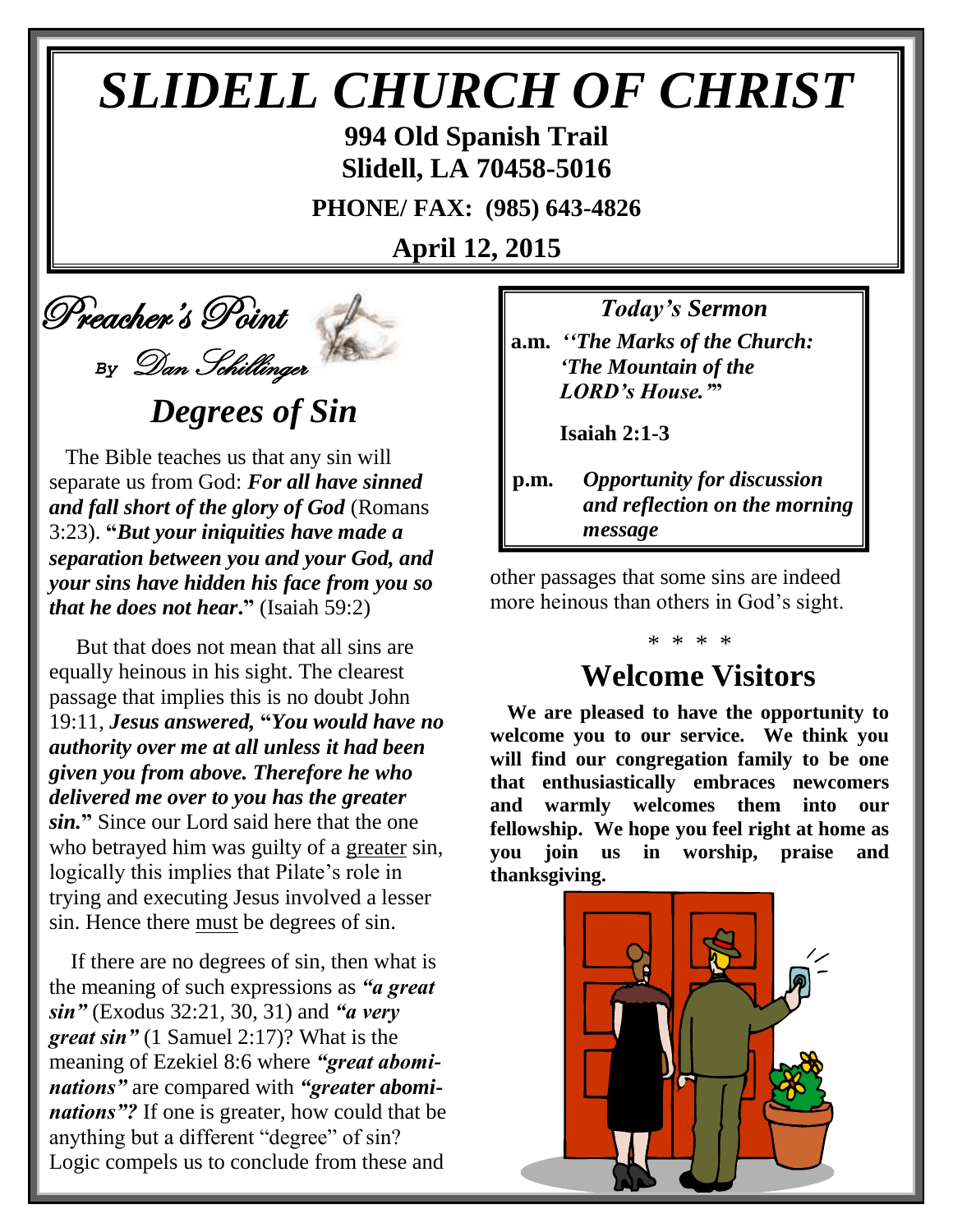

With Visits, Calls, & Cards

 **The family of Ruth Brooks** - bereaved at the recent passing of her mother-in-law, Wallace.

 **The family of James Lewis Morrow** (brother-inlaw of Jesse Fowler) - bereaved at his passing this week in the area of Duck Hill, MS.

 **The family of Charles Acker** (Walter's uncle) bereaved at his passing last week.

 **Evan & Erin Taylor** (Erin is Joyce Carter's granddaughter) - lost a child to miscarriage last week.

 **Dorothy Bryan** - thanksgiving that she was able to be back at church last Sunday.

**Barron Jones & family** - struggling to recover from a recent personal setback.

 **Eddie Jones** - congratulations at his appointment as a deacon at the Southlake church of Christ in Jonesboro, GA, and for their appointment of other new deacons and elders.

 **Kaitlyn McDonald** (Kate's daughter) - had her teaching praxis last Friday.

 **Anna Jones** (Mr. Dale's daughter) - doing better managing her pain and is due for surgery in May.

 **James Roig** (son of George & Fairie Roig) dealing with the decline and imminent passing of grandmother, Nemie Anna Dunn.

**Morgan Dennis** (granddaughter of George & Fairie Roig) - recovering from a broken elbow.

**Irvin Briant Sr., & Irvin Briant Jr.** (Gregory Briant's dad and brother) - health issues.

**Alexis Leonard** - suffering a hurt knee.

**Cheryl Leonard** (Clara's youngest daughter) has a strep infection with fluid in her ear.

**Colton Roig** - for his faith-walk with the Lord.

**Janet Despenza** - for her continued recovery following recent cervical vertebrae surgery.

**Cheryl Elkin** (member of the church in Pigeon Forge, TN and a friend of Joyce Carter's) - being tested to see if recent chemotherapy has shrunk a tumor.

**Harold Evans** (Sharon's husband) - for his continued recovery following recent successful surgery to remove a benign mass from his pancreas.

**Devon Nelson** (grandson of George & Fairie Roig) - preparing to enlist in the U.S. Army soon

**Joyce Carter** - being treated from a hemorrhage in the rear of her left eye, which fortunately is not affecting her vision.

 **Gerald Molina** - experiencing neck pain.

 **Becky Gilbert** - secretary at the Tammany Oaks congregation, undergoing chemotherapy.

 **Sid Westbrook** - passed-out at work recently and sustained a gash to his face. Such incidents are an intermittent problem for him.

 **Schillinger family** - coping with the addition this week of two more step-grandsons to their household, for a total of twelve people now residing there.

 **Pearlington church of Christ** - struggling to be able to support a preacher.

**Pray for all who are travelling.**

**Pray for the Spanish Bible study.**

**Pray for our elders: Courtney Cheri, Dwight Jones and Gerald Molina.**

**Pray for President Obama and all our elected officials.**

**Pray for our men and women in our armed forces, both here and abroad!**

\* \* \* \*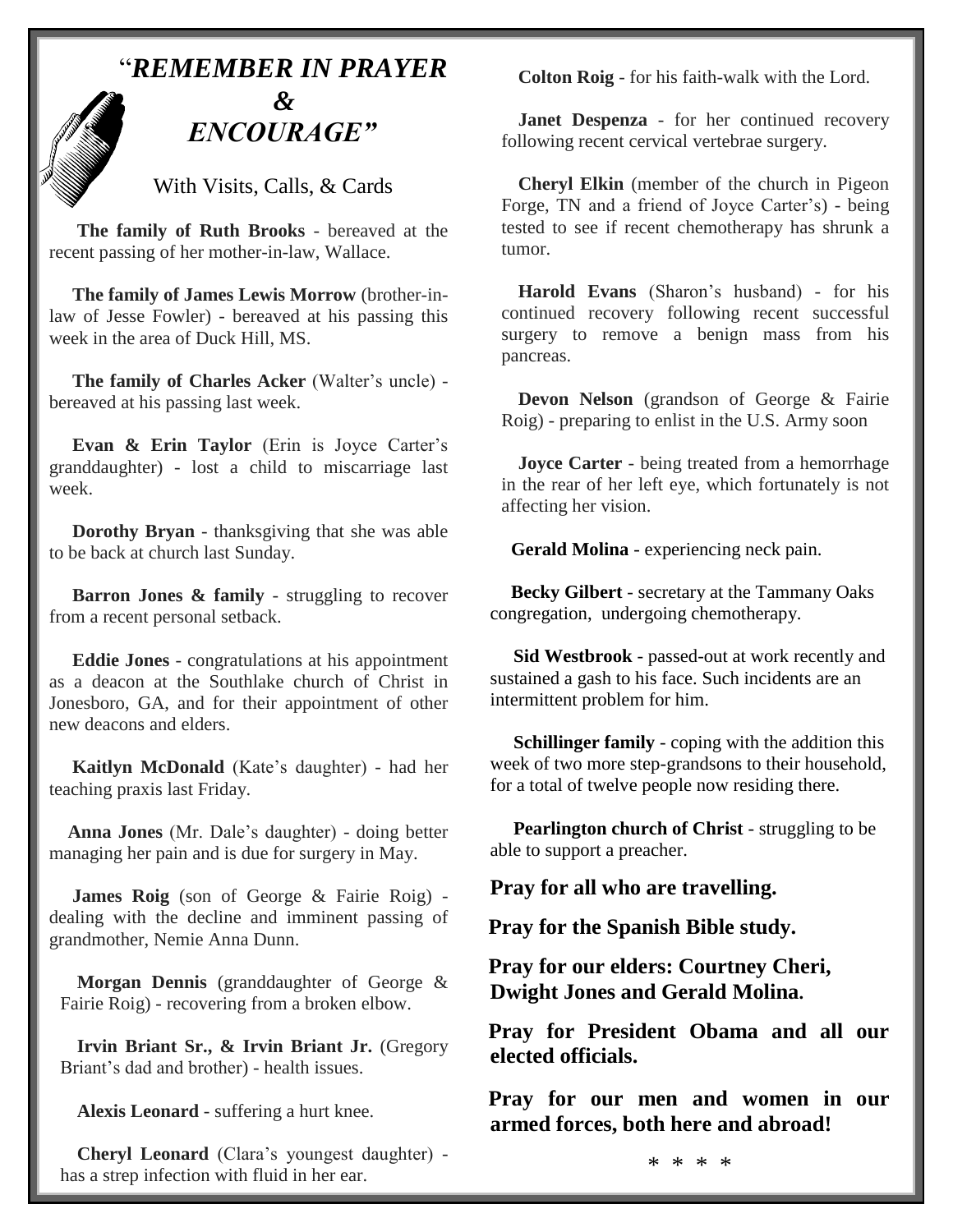### **Update on Matters Discussed at our Recent Congregational Meeting (held on Sunday, 29 March 2015)**

 The elders set forward **Hector Urbina** to serve as an additional deacon of this congregation. If no valid biblically-based objections are presented to them before next Sunday (19 April 2015), then on that date he will be so appointed and recognized during our morning service.

 The elders announced their intentions to sell all of our present fourteen church properties, starting with donated properties not at this main 994 Old Spanish Trail address, as soon as possible. This is for the purpose of raising funds in order that we may purchase a new sufficient lot somewhere in the Slidell area north of I-12, for the erection of new church facilities.

 So far the following members have agreed to serve on a committee to advance these issues: Dorsie Jones, Joyce LeBlanc, Paola Vargas, Jesse Fowler, and Dan Schillinger. The elders would like to see up to ten members serve on this committee. The committee will liaison with Evonne Machen, local commercial realtor, who grew up in this congregation, to accomplish these goals. Please speak with Dan if you would like to serve on the committee.

#### \* \* \* \*

### *THE BASIC TOOL: A GOOD TRANSLATION (continued)*

Adapted from Fee & Stuart, *How to Read the Bible for All Its Worth* (3rd edition)

#### THE SCIENCE OF TRANSLATION

 There are two kinds of choices that a Bible translator must make: textual and linguistic. The first kind has to do with the actual wording of the original text. The second has to do with one's theory of translation.

#### *The Question of Text*

 This article is intended to give some basic information about textual criticism so that you will know why translators *must* do it and so that you can make better sense of the marginal notes in your translation that say, "Other ancient authorities add . . .", "Some manuscripts do not have . . .", or, "The

NU text has . . .", etc. For study deeper scholarly books are available which cover this area in detail.

 The translator's first concern is to be sure that the Hebrew or Greek text he or she is using is as close as possible to the original wording as it left the inspired author's hands (or the hands of the scribe taking it down by dictation).

 Although the details of the problem of text in the Old and New Testaments differ, the basic concerns are the same:

(1) no original copies (manuscripts) of any biblical books are known to exist;

(2) what does exist are thousands of copies (including copies of very early translations), produced by hand, and copied by hand repeatedly over a period of about one thousand four hundred years;

(3) although the vast majority of manuscripts, which for both Testaments come from the later medieval period, are very much alike, these later manuscripts differ significantly from the earlier copies and translations.

 In fact, there are over five thousand Greek manuscripts of part or all of the New Testament, as well as thousands in Latin, and no two of them anywhere in existence are exactly alike. The problem, therefore, is to sift through all the available material, compare the places where the manuscripts differ (these are called "variants"), and determine which of the variants represent errors and which one most likely represents the original text. Although seemingly an imposing task, translators also know something about *textual criticism*, the science that attempts to discover the original texts of ancient documents.

1. *Textual criticism is a science that works with careful controls.* There are two kinds of evidence that the trans-

lator considers in making textual choices: external evidence (the character and quality of the manuscripts) and the internal evidence (the kinds of mistakes made by copyists). Scholars sometimes differ as to how much weight they give either of these strands of evidence, but all are agreed that the combination of strong external and strong internal evidence together makes the vast majority of choices somewhat routine. But for the remainder, where these two lines of evidence seem to collide, the choices are more difficult.